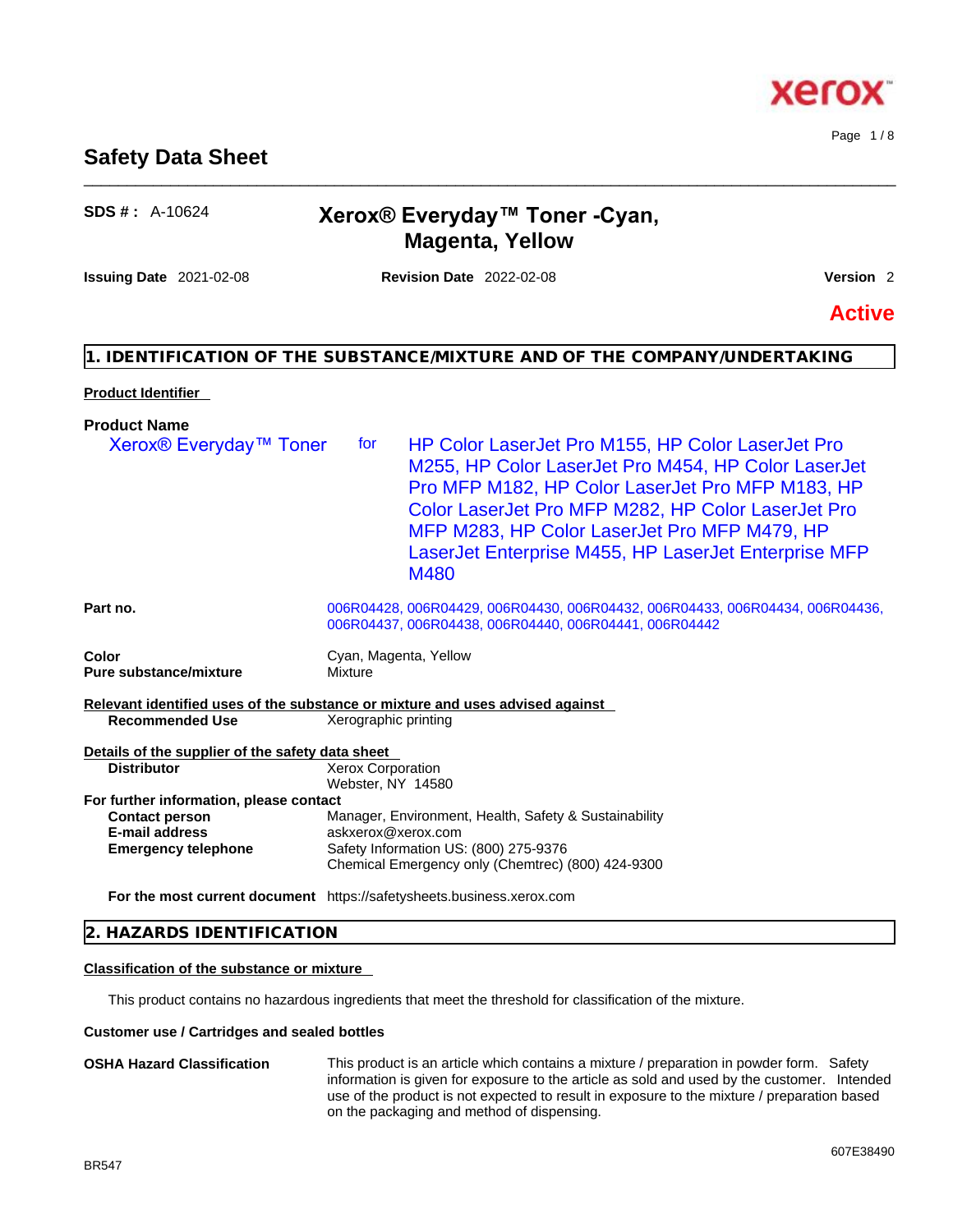

Page 2 / 8

While this material is not considered hazardous by the OSHA hazard Communication Standard (29 CFR 1910.1200), this SDS contains valuable information for the safe handling and proper use of the product. This SDS should be retained and made available to employees and other users of this product.

#### **Label elements**

| <b>Signal Word</b>              | None          |
|---------------------------------|---------------|
| <b>Hazard Statements</b>        | None required |
| <b>Precautionary Statements</b> | None required |

#### **Other hazards**

Not a PBT according to REACH Annex XIII May form explosible dust-air mixture if dispersed

**3. COMPOSITION/INFORMATION ON INGREDIENTS** 

## **Mixtures**

| <b>Chemical Name</b>       | CAS No.     | Weight % | <b>Classification (Reg.</b><br>1272/2008) | <b>Hazard Statements</b> |
|----------------------------|-------------|----------|-------------------------------------------|--------------------------|
| Styrene acrylate copolymer | Proprietary | 70-90    |                                           |                          |
| Wax                        | Proprietary | $1 - 15$ | $- -$                                     | $\sim$ $\sim$            |
| Cyan pigment               | Proprietary | $0 - 10$ | --                                        | --                       |
| Magenta pigment            | Proprietary | $0 - 10$ | $\overline{\phantom{m}}$                  | --                       |
| Yellow pigment             | Proprietary | $0 - 10$ | --                                        |                          |
| Amorphous silica           | 7631-86-9   | $1 - 5$  | $- -$                                     | --                       |
| Titanium dioxide           | 13463-67-7  |          | Carc (Inhal) 2                            | H <sub>351</sub>         |

"--" indicates no classification or hazard statements apply.

Full text of H- statements: see section 16

## **4. FIRST AID MEASURES**

## **Description of first-aid measures**

| <b>General advice</b> | For external use only. When symptoms persist or in all cases of doubt seek medical advice.    |
|-----------------------|-----------------------------------------------------------------------------------------------|
|                       | Show this material safety data sheet to the doctor in attendance.                             |
| Eye contact           | Immediately flush with plenty of water. After initial flushing, remove any contact lenses and |
|                       | continue flushing for at least 15 minutes                                                     |
| <b>Skin contact</b>   | Wash skin with soap and water                                                                 |
| <b>Inhalation</b>     | Move to fresh air                                                                             |
| Ingestion             | Rinse mouth with water and afterwards drink plenty of water or milk                           |
|                       |                                                                                               |

#### **Most important symptoms and effects, both acute and delayed**

| Acute toxicity    |                 |
|-------------------|-----------------|
| <b>Eves</b>       | No known effect |
| Skin              | No known effect |
| <b>Inhalation</b> | No known effect |
| Ingestion         | No known effect |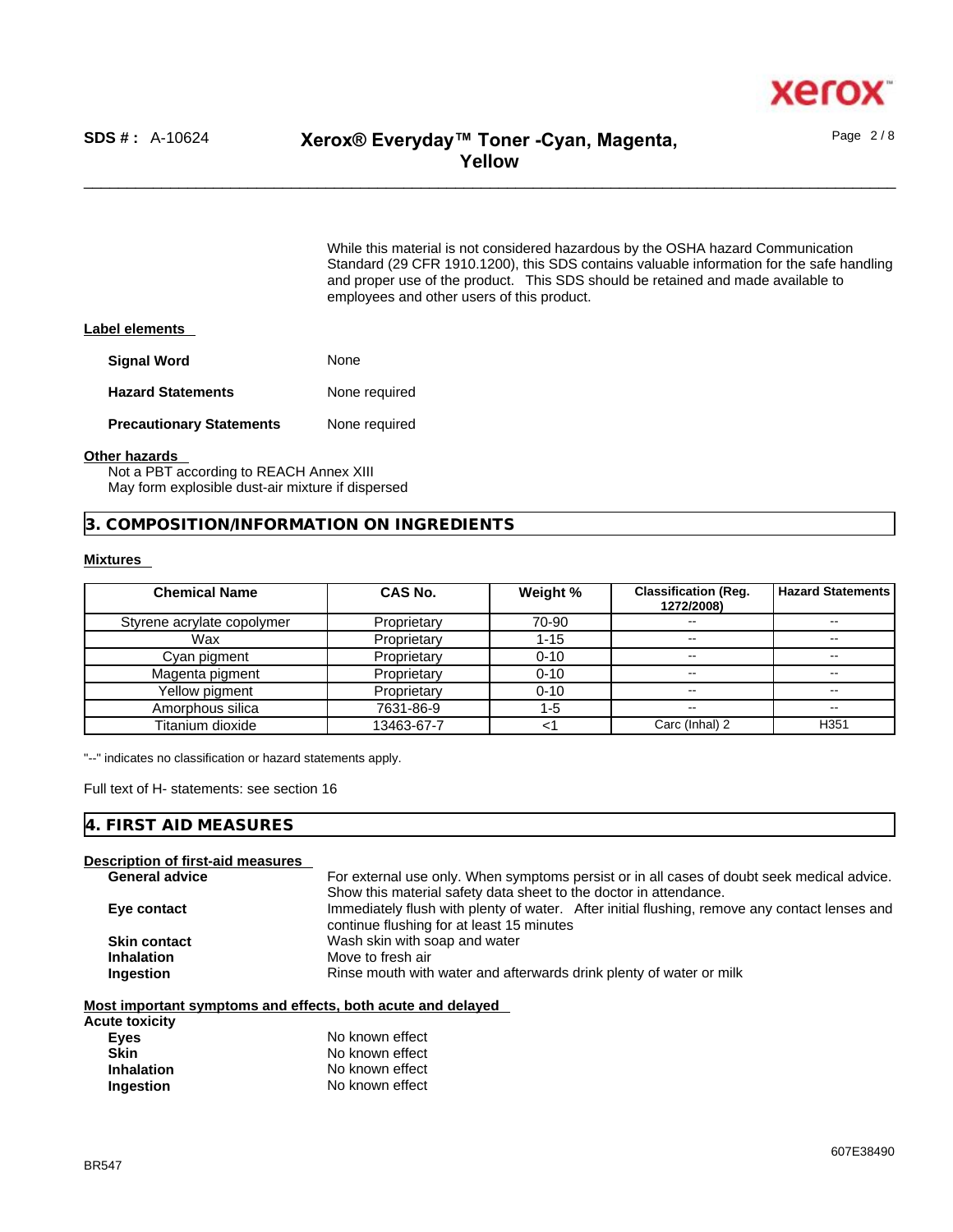

Page 3 / 8

## \_\_\_\_\_\_\_\_\_\_\_\_\_\_\_\_\_\_\_\_\_\_\_\_\_\_\_\_\_\_\_\_\_\_\_\_\_\_\_\_\_\_\_\_\_\_\_\_\_\_\_\_\_\_\_\_\_\_\_\_\_\_\_\_\_\_\_\_\_\_\_\_\_\_\_\_\_\_\_\_\_\_\_\_\_\_\_\_\_\_\_\_\_\_ **SDS # :** A-10624 **Xerox® Everyday™ Toner -Cyan, Magenta, Yellow**

| <b>Chronic toxicity</b>                                                | No known effects under normal use conditions                                                     |
|------------------------------------------------------------------------|--------------------------------------------------------------------------------------------------|
|                                                                        |                                                                                                  |
| <b>Main symptoms</b>                                                   | Overexposure may cause:<br>mild respiratory irritation similar to nuisance dust.                 |
| <b>Aggravated Medical Conditions</b>                                   | None under normal use conditions                                                                 |
| Indication of immediate medical attention and special treatment needed |                                                                                                  |
| <b>Protection of first-aiders</b>                                      | No special protective equipment required                                                         |
| Notes to physician                                                     | Treat symptomatically                                                                            |
| 5. FIRE-FIGHTING MEASURES                                              |                                                                                                  |
| Extinguishing media                                                    |                                                                                                  |
| Suitable extinguishing media                                           | Use water spray or fog; do not use straight streams, Foam                                        |
|                                                                        | Unsuitable extinguishing media Do not use a solid water stream as it may scatter and spread fire |
| Special hazards arising from the substance or mixture                  |                                                                                                  |

Fine dust dispersed in air, in sufficient concentrations, and in the presence of an ignition source is a potential dust explosion hazard

#### **Hazardous combustion products**

Hazardous decomposition products due to incomplete combustion, Carbon oxides, Nitrogen oxides (NOx)

#### **Advice for fire-fighters**

In the event of fire and/or explosion do not breathe fumes. Wear fire/flame resistant/retardant clothing. Use self-contained pressure-demand breathing apparatus if needed to prevent exposure to smoke or airborne toxins. Wear self-contained breathing apparatus and protective suit

## **Other information**

| <b>Flammability</b> | Not flammable. Will not readily ignite. |
|---------------------|-----------------------------------------|
| <b>Flash point</b>  | Not applicable                          |

## **6. ACCIDENTAL RELEASE MEASURES**

#### **Personal precautions, protective equipment and emergency procedures**

Avoid breathing dust

#### **Environmental precautions**

Although toner is not an aquatic toxin, microplastics may be a physical hazard to aquatic life and should not be allowed to enter drains, sewers, or waterways

#### **Methods and material for containment and cleaning up**

| <b>Methods for containment</b> |  |
|--------------------------------|--|
| Methods for cleaning up        |  |

**Prevent dust cloud Methods for cleaning up** Use an electrically protected vacuum cleaner to remove excess, then wash with COLD water. Hot water fuses the toner, making it difficult to remove

#### **Reference to other sections**

See section 12 for additional ecological information See Section 13 for additional information

## **7. HANDLING AND STORAGE**

#### **Precautions for safe handling**

**Advice on safe handling** Handle in accordance with good industrial hygiene and safety practice, Avoid dust accumulation in enclosed space, Prevent dust cloud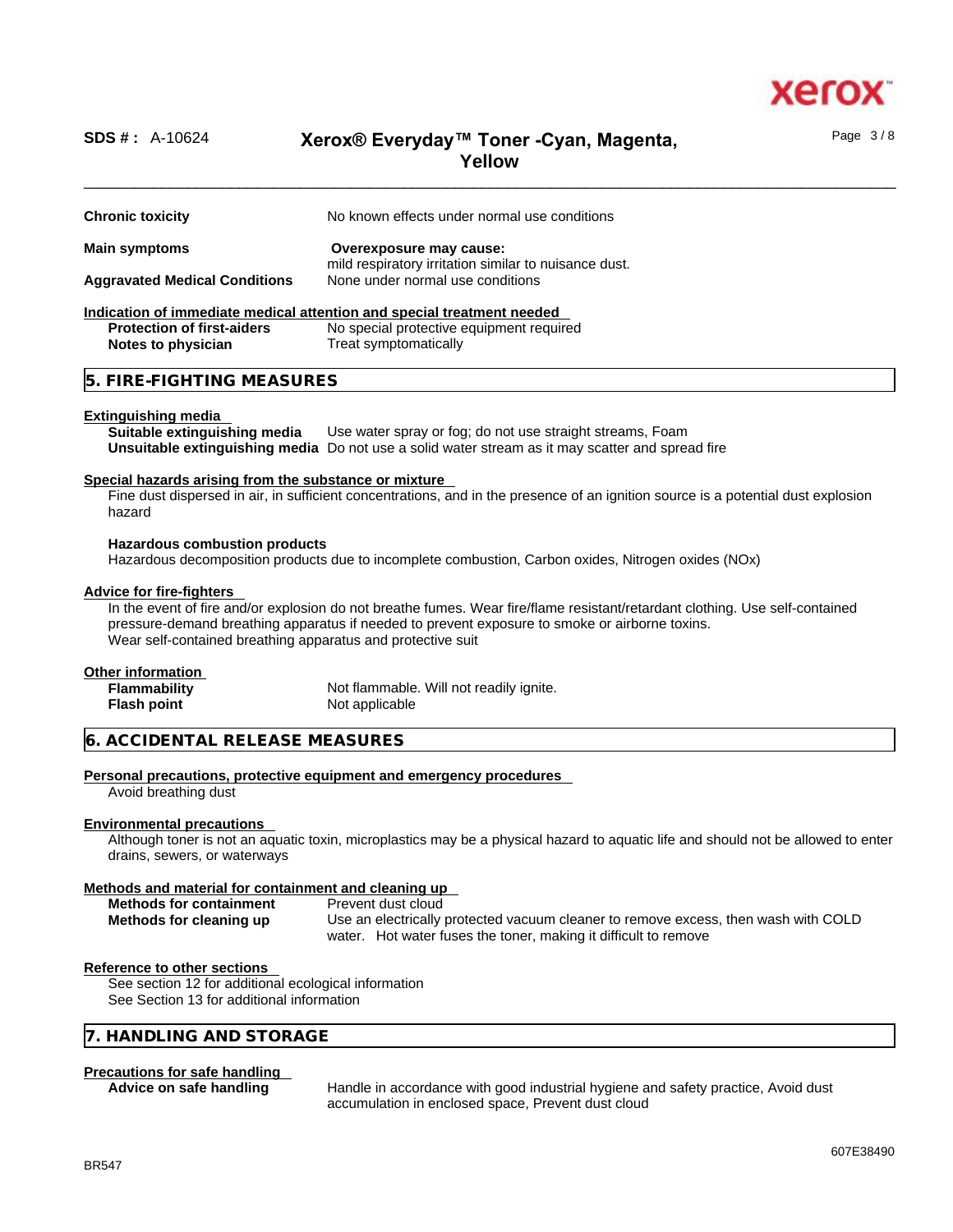

Page 4 / 8

## \_\_\_\_\_\_\_\_\_\_\_\_\_\_\_\_\_\_\_\_\_\_\_\_\_\_\_\_\_\_\_\_\_\_\_\_\_\_\_\_\_\_\_\_\_\_\_\_\_\_\_\_\_\_\_\_\_\_\_\_\_\_\_\_\_\_\_\_\_\_\_\_\_\_\_\_\_\_\_\_\_\_\_\_\_\_\_\_\_\_\_\_\_\_ **SDS # :** A-10624 **Xerox® Everyday™ Toner -Cyan, Magenta, Yellow**

**Hygiene measures** None under normal use conditions

#### **Conditions for safe storage, including any incompatibilities Technical measures and storage conditions** Keep container tightly closed in a dry and well-ventilated place, Store at room temperature

**Incompatible products** None

**Specific end uses** 

Xerographic printing

## **8. EXPOSURE CONTROLS/PERSONAL PROTECTION**

## **Control parameters**

| <b>Exposure Limits</b>      |                |
|-----------------------------|----------------|
| <b>ACGIH TLV TWA</b>        | 10             |
| <b>ACGIH TLV TWA</b>        | $\mathbf{3}$   |
| <b>OSHA PEL TWA</b>         | 15             |
| <b>OSHA PEL TWA</b>         | 5 <sub>1</sub> |
| <b>Xerox Exposure Limit</b> | 2.             |
| <b>Xerox Exposure Limit</b> | 0.             |

ACGIH TLV TWA **10 mg/m<sup>3</sup> (inhalable particles) ACGIH TLV TWA** 3 mg/m<sup>3</sup> (respirable dust) **OSHA PEL TWA** 15 mg/m<sup>3</sup> (total dust) **OSHA PEL TWA** 5 mg/m<sup>3</sup> (respirable dust) **Xerox Exposure Limit** 2.5 mg/m<sup>3</sup> (total dust) **Xerox Exposure Limit** 0.4 mg/m<sup>3</sup> (respirable dust)

#### **Component Information**

| <b>Chemical Name</b> | <b>ACGIH TLV</b>         | <b>OSHA PEL</b>          |
|----------------------|--------------------------|--------------------------|
| Wax                  | TWA: $2 \text{ ma/m}^3$  |                          |
| Cvan pigment         | TWA: 1<br>$^4$ ma/m $^3$ |                          |
| Titanium dioxide     | TWA: $10 \text{ mg/m}^3$ | TWA: $15 \text{ mg/m}^3$ |

#### **Exposure controls**

**Engineering measures** None under normal use conditions

#### **Individual protection measures, such as personal protective equipment (PPE)**

| <b>Eye/Face protection</b>    | No special protective equipment required  |
|-------------------------------|-------------------------------------------|
| <b>Hand protection</b>        | No special protective equipment required  |
| Skin and body protection      | No special protective equipment required  |
| <b>Respiratory protection</b> | No special protective equipment required. |
| <b>Thermal hazards</b>        | None under normal processing              |

#### **Environmental Exposure Controls Environmental Exposure**

Keep out of drains, sewers, ditches and waterways

## **9. PHYSICAL AND CHEMICAL PROPERTIES**

## **Information on basic physical and chemical properties**

| Appearance            | Powder                | Odor                  | Faint          |  |
|-----------------------|-----------------------|-----------------------|----------------|--|
| <b>Physical state</b> | Solid                 | <b>Odor threshold</b> | Not applicable |  |
| Color                 | Cyan, Magenta, Yellow | рH                    | Not applicable |  |
| <b>Flash point</b>    | Not applicable        |                       |                |  |

**Flash point**

**Controls** 

| <b>Melting / Freezing Point</b> | Not applicable |  |
|---------------------------------|----------------|--|
| Boiling point/range             | Not applicable |  |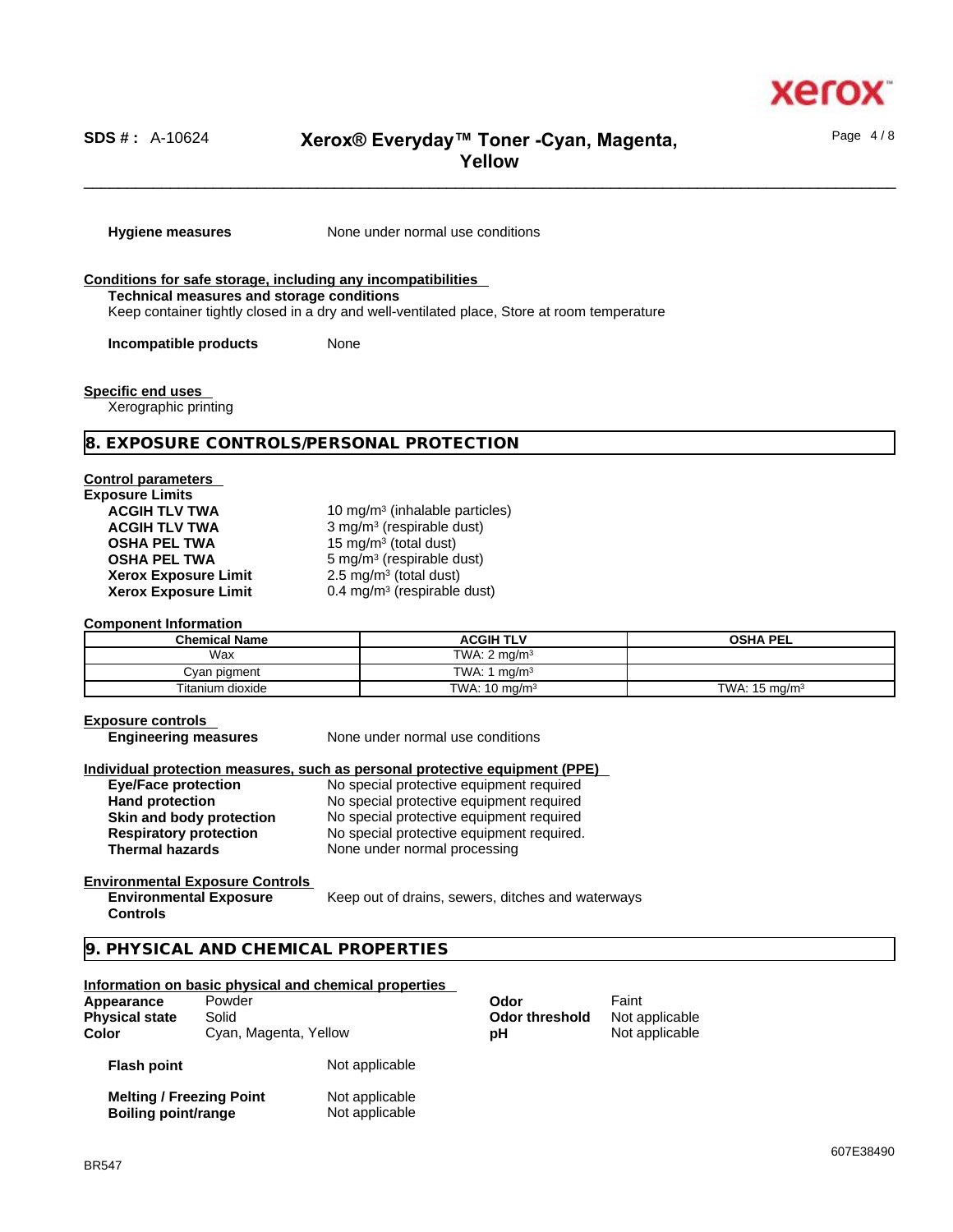

Page 5 / 8

# \_\_\_\_\_\_\_\_\_\_\_\_\_\_\_\_\_\_\_\_\_\_\_\_\_\_\_\_\_\_\_\_\_\_\_\_\_\_\_\_\_\_\_\_\_\_\_\_\_\_\_\_\_\_\_\_\_\_\_\_\_\_\_\_\_\_\_\_\_\_\_\_\_\_\_\_\_\_\_\_\_\_\_\_\_\_\_\_\_\_\_\_\_\_ **SDS # :** A-10624 **Xerox® Everyday™ Toner -Cyan, Magenta, Yellow**

**Softening point** 49 - 60 °C / 120 - 140 °F **Evaporation rate** Not applicable **Flammability** Not flammable. Will not readily ignite.<br>**Flammability Limits in Air** Not applicable **Flammability Limits in Air Vapor pressure** Not applicable **Vapor density Not applicable Specific gravity** 1 - 2<br> **Water solubility** Megligible **Water solubility**<br> **Partition coefficient**<br>
Not applicable **Partition coefficient Autoignition temperature** Not applicable **Decomposition temperature** Not determined **Viscosity Not applicable Explosive properties** Fine dust dispersed in air, in sufficient concentrations, and in the presence of an ignition source is a potential dust explosion hazard **Oxidizing properties** Not applicable

## **Other information**

None

## **10. STABILITY AND REACTIVITY**

#### **Reactivity**

No dangerous reaction known under conditions of normal use

#### **Chemical stability**

Stable under normal conditions.

## **Possibility of hazardous reactions**

**Hazardous reactions**<br> **Hazardous polymerization Hazardous polymerization does Hazardous polymerization does not occur** 

#### **Conditions to avoid**

Prevent dust cloud. Fine dust dispersed in air, in sufficient concentrations, and in the presence of an ignition source is a potential dust explosion hazard.

## **Incompatible Materials**

None

## **Hazardous decomposition products**

None under normal use

## **11. TOXICOLOGICAL INFORMATION**

*The toxicity data noted below is based on the test results of similar reprographic materials.* 

## **Information on toxicological effects**

**Acute toxicity**

| <b>Product Information</b> |                                       |
|----------------------------|---------------------------------------|
| <b>Irritation</b>          | No skin irritation, No eye irritation |
| Oral LD50                  | $> 5$ g/kg (rat)                      |
| Dermal LD50                | $> 5$ g/kg (rabbit)                   |
| <b>LC50 Inhalation</b>     | $> 5$ mg/L (rat, 4 hr)                |
|                            |                                       |

**Component Information**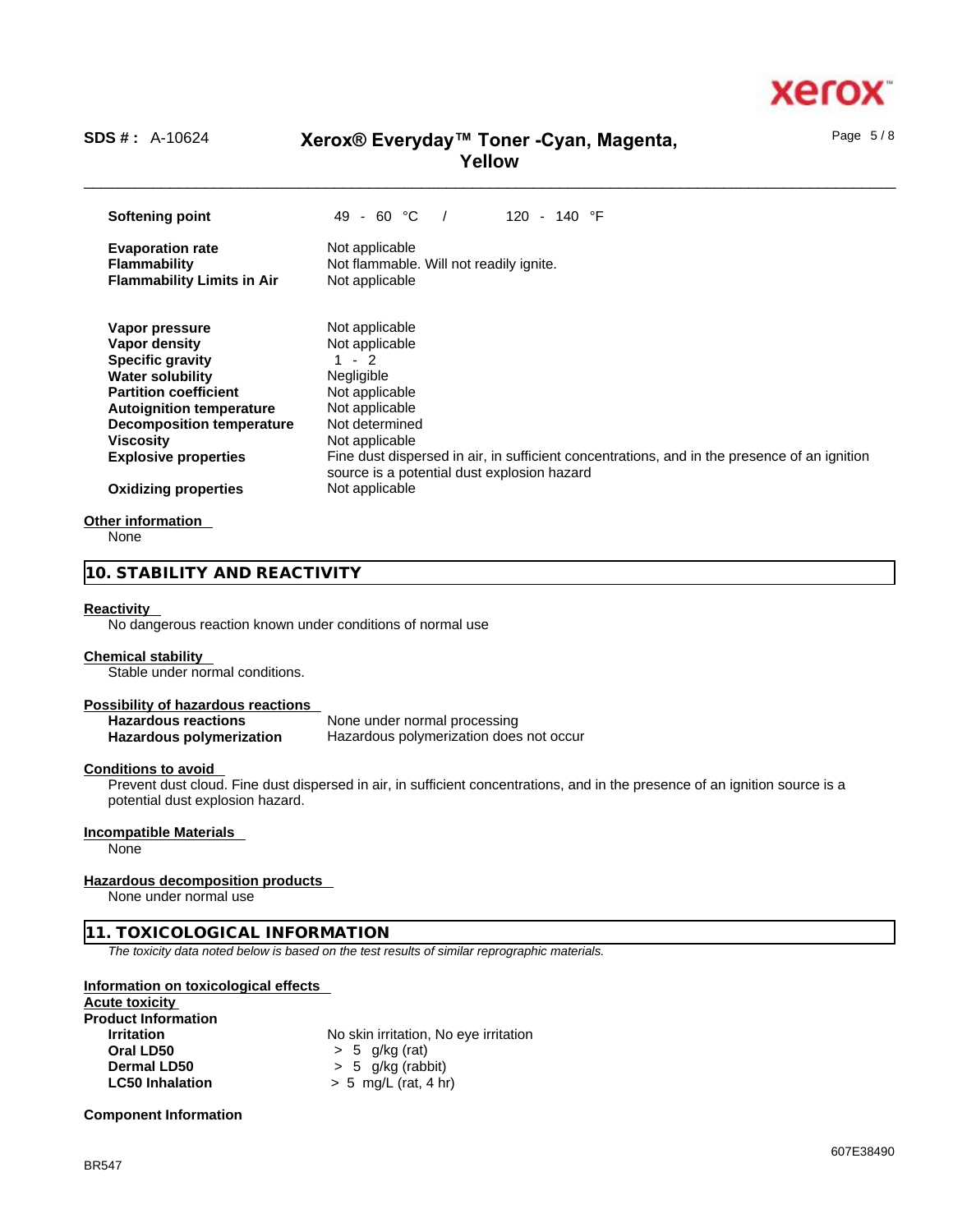

Page 6 / 8

# \_\_\_\_\_\_\_\_\_\_\_\_\_\_\_\_\_\_\_\_\_\_\_\_\_\_\_\_\_\_\_\_\_\_\_\_\_\_\_\_\_\_\_\_\_\_\_\_\_\_\_\_\_\_\_\_\_\_\_\_\_\_\_\_\_\_\_\_\_\_\_\_\_\_\_\_\_\_\_\_\_\_\_\_\_\_\_\_\_\_\_\_\_\_ **SDS # :** A-10624 **Xerox® Everyday™ Toner -Cyan, Magenta, Yellow**

| <b>Chemical Name</b> | LC50 Inhalation       | Dermal LD50             | Oral LD50         |
|----------------------|-----------------------|-------------------------|-------------------|
| Wax                  |                       | 3600 mg/kg (Rabbit)     | 5000 mg/kg (Rat)  |
| Cyan pigment         |                       |                         | 10000 mg/kg (Rat) |
| Amorphous silica     | $>2.2$ ma/L (Rat) 1 h | (Rabbit)<br>>2000 ma/ka | >5000 mg/kg (Rat) |
| Titanium dioxide     |                       |                         | 10000 mg/kg (Rat) |

| <b>Chronic toxicity</b><br><b>Sensitization</b><br><b>Neurological Effects</b><br><b>Target organ effects</b> | No sensitization responses were observed<br>No information available<br>None known |             |
|---------------------------------------------------------------------------------------------------------------|------------------------------------------------------------------------------------|-------------|
| <b>CMR Effects</b>                                                                                            |                                                                                    |             |
| <b>Mutagenic effects</b>                                                                                      | Not mutagenic in AMES Test                                                         |             |
| <b>Reproductive toxicity</b>                                                                                  | This product does not contain any known or suspected reproductive hazards          |             |
| Carcinogenicity                                                                                               | See "Other Information" in this section.                                           |             |
| <b>Chemical Name</b>                                                                                          | <b>NTP</b>                                                                         | <b>IARC</b> |
| Titanium dioxide                                                                                              |                                                                                    | 2Β          |

## **Other information**

The IARC (International Agency for Research on Cancer) has listed titanium dioxide as "possibly carcinogenic to humans". However, Xerox has concluded that the presence of titanium dioxide in this mixture does not present a health hazard. The IARC classification is based on studies in rats using high concentrations of pure, unbound TiO 2 particles of respirable size. Epidemiological studies do not suggest a carcinogenic effect in humans. In addition, the titanium dioxide in this mixture is encapsulated in a matrix or bound to the surface of the toner.

#### **Other toxic effects**

| <b>Aspiration Hazard</b> | Not applicable |
|--------------------------|----------------|
| Other adverse effects    | None known     |

#### **Information on other hazards**

**Endocrine disrupting properties** This product does not contain any known or suspected endocrine disruptors

## **12. ECOLOGICAL INFORMATION**

#### **Toxicity**

On available data, the mixture / preparation is not harmful to aquatic life

## **Component Information**

| <b>Chemical Name</b> | <b>Toxicity to algae</b>                                   | <b>Toxicity to fish</b>                   | <b>Toxicity to</b><br>microorganisms | Toxicity to daphnia and<br>other aquatic invertebrates |
|----------------------|------------------------------------------------------------|-------------------------------------------|--------------------------------------|--------------------------------------------------------|
| Amorphous silica     | 440 mg/L EC50 72 h<br>(Pseudokirchneriella<br>subcapitata) | LC50= 5000 mg/L<br>Brachydanio rerio 96 h |                                      | $EC50 = 7600$ mg/L 48 h                                |

#### **Persistence and degradability**

Not readily biodegradable

## **Bioaccumulative potential**

Bioaccumulation is unlikely

#### **Mobility in soil**

Insoluble in water **Component Information**

| <u>oomponom. mnommation</u> |            |
|-----------------------------|------------|
| ™hom⊪<br>Name<br>Спенкан    | loa<br>Pow |
| nn<br>.                     | v.v        |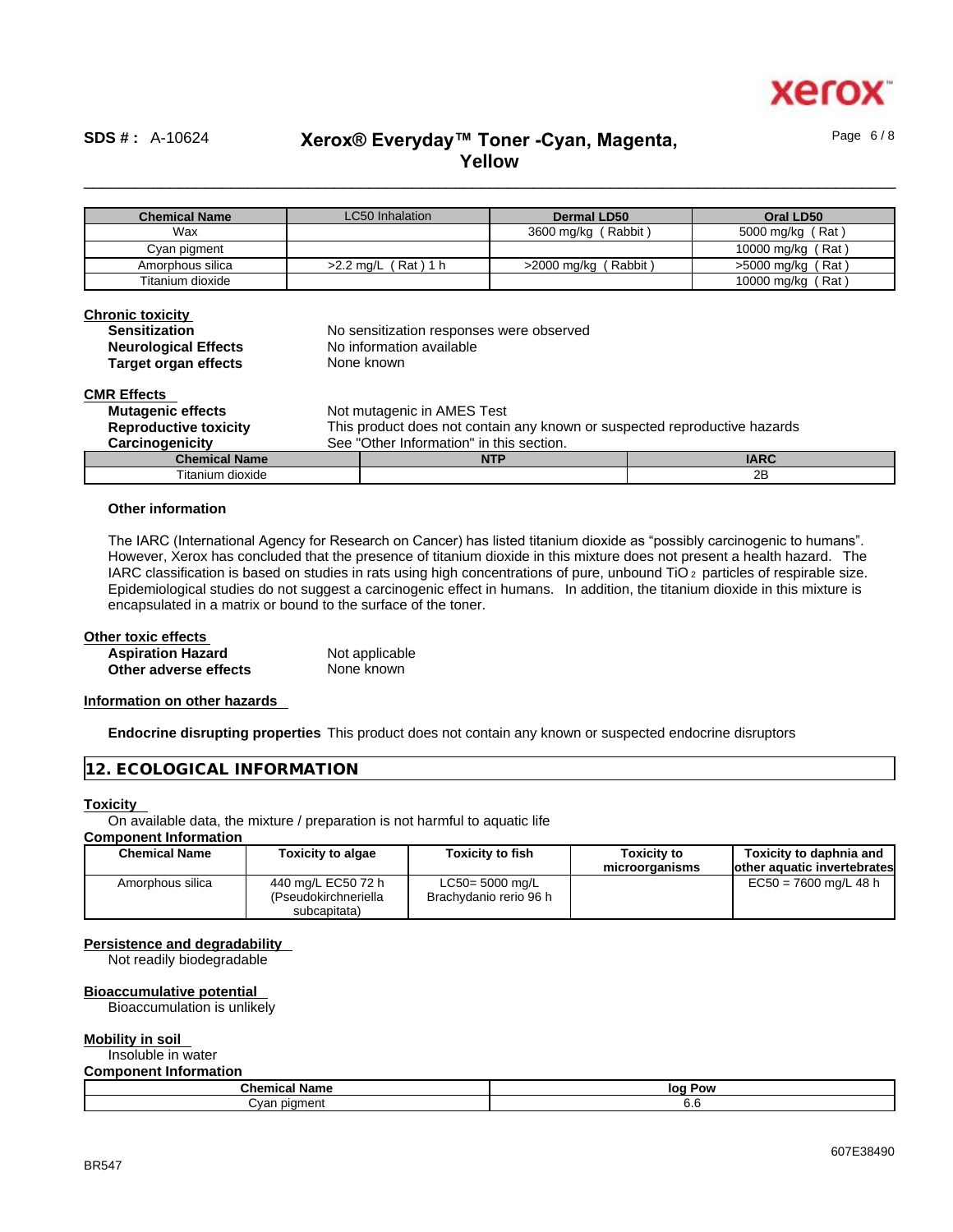

Page 7 / 8

## **Results of PBT and vPvB assessment**

This substance is not considered to be persistent, bioaccumulating nor toxic (PBT)

## **Endocrine disrupting properties**

This product does not contain any known or suspected endocrine disruptors

#### **Other adverse effects**

Although toner is not an aquatic toxin, microplastics may be a physical hazard to aquatic life and should not be allowed to enter drains, sewers, or waterways.

| 13. DISPOSAL CONSIDERATIONS                              |                                                                                                                                                                             |  |
|----------------------------------------------------------|-----------------------------------------------------------------------------------------------------------------------------------------------------------------------------|--|
| Waste treatment methods<br><b>Waste Disposal Methods</b> | Can be landfilled or incinerated, when in compliance with local regulations If incineration is<br>to be carried out, care must be exercised to prevent dust clouds forming. |  |
| <b>Contaminated packaging</b>                            | No special precautions are needed in handling this material                                                                                                                 |  |
| <b>Other information</b>                                 | Although toner is not an aquatic toxin, microplastics may be a physical hazard to aquatic life<br>and should not be allowed to enter drains, sewers, or waterways.          |  |
|                                                          |                                                                                                                                                                             |  |

## **14. TRANSPORT INFORMATION**

This material is not subject to regulation as a hazardous material for shipping

## **15. REGULATORY INFORMATION**

### **Safety, health and environmental regulations/legislation specific for the substance or mixture**

#### **OSHA Regulatory Status**

This product is an article which contains a mixture / preparation in powder form. Safety information is given for exposure to the article as sold and used by the customer. Intended use of the product is not expected to result in exposure to the mixture / preparation based on the packaging and method of dispensing.

While this material is not considered hazardous by the OSHA hazard Communication Standard (29 CFR 1910.1200), this SDS contains valuable information for the safe handling and proper use of the product. This SDS should be retained and made available to employees and other users of this product.

## **Canada**

This product has been classified in accordance with the hazard criteria of the Hazardous Products Regulations (HPR), and the SDS contains all the information required by the HPR.

## **International Inventories**

| TSCA            | Complies |
|-----------------|----------|
| <b>DSL/NDSL</b> | Complies |

## **U.S. Federal Regulations**

## **SARA 313**

Section 313 of Title III of the Superfund Amendments and Reauthorization Act of 1986 (SARA). This product does not contain any chemicals which are subject to the reporting requirements of the Act and Title 40 of the Code of Federal Regulations, Part 372 **Clean Water Act**

This product is not regulated as a pollutant pursuant to the Clean Water Act (40 CFR 122.21 and 40 CFR 122.42).

**Clean Air Act,Section 112 Hazardous Air Pollutants (HAPs) (see 40 CFR 61)**

This product is not regulated as a hazardous air pollutant (HAPS) under Section 112 of the Clean Air Act Amendments of 1990.